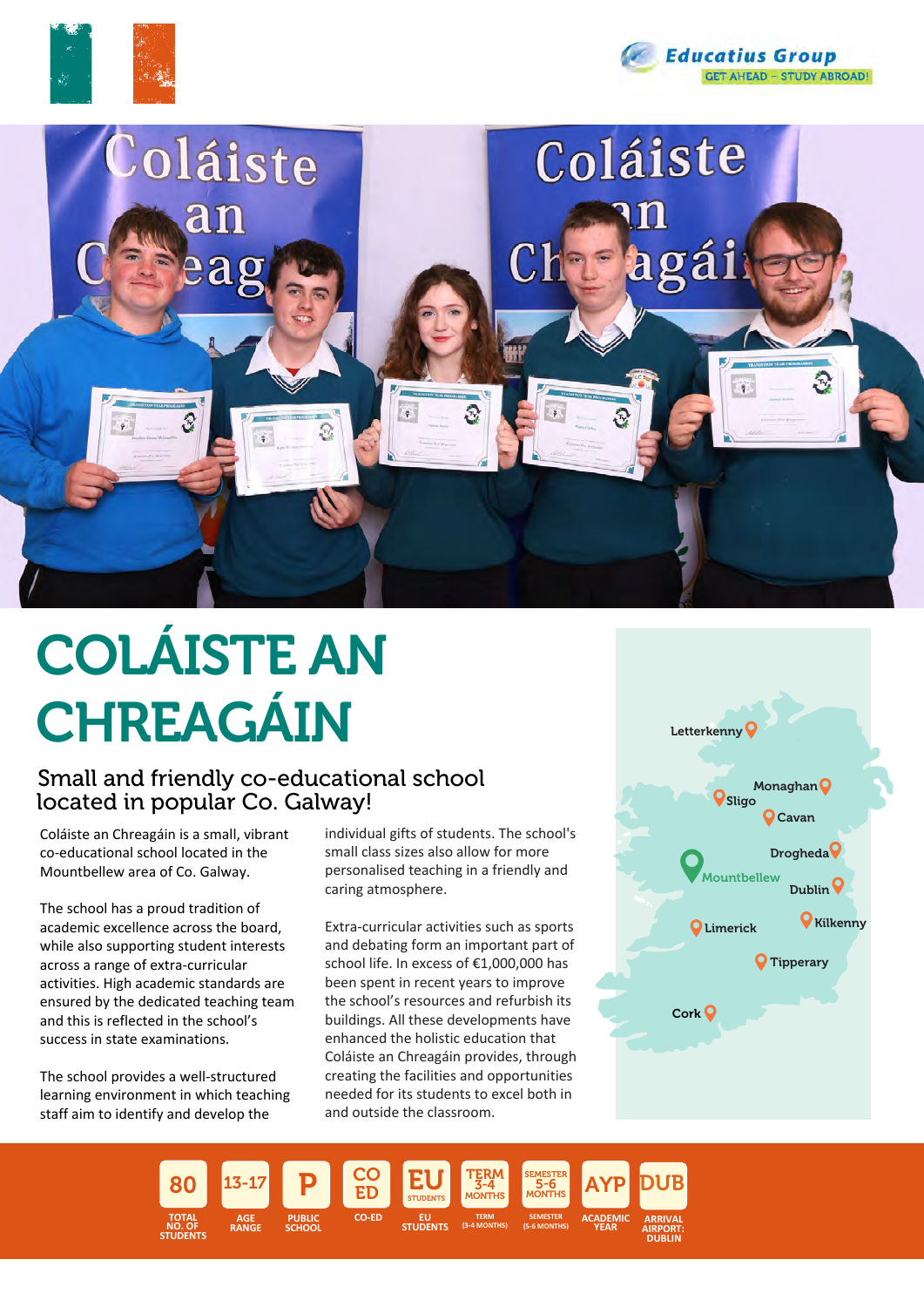

## COLÁISTE AN CHREAGÁIN

## STUDY OPPORTUNITIES

Junior Cycle (Junior Certificate) Transition Year Senior Cycle (Leaving Certificate)





## SCHOOL SUBJECTS

## JUNIOR CYCLE SUBJECTS

### **Core Subjects:**

English, Maths, Science, History, Geography, French, Civic Social & Political Education, Social Personal & Health Education, Religious Education, Physical Education

#### **Optional Subjects:**

Art, Business Studies, Technical Graphics, Home Economics, Engineering, Materials Technology- Wood, Materials Technology-Metal, Geography, Technology, Music

## SENIOR CYCLE SUBJECTS

**Core Subjects:** English, Maths, Physical Education, Religious Education, Careers Guidance

### **Optional Subjects:**

French, Geography, History, Art, Music, Agricultural Science, Biology, Physics, Chemistry, Engineering, Construction Studies, Design & Communication Graphics, Home Economics, Technology, Accountancy, Business